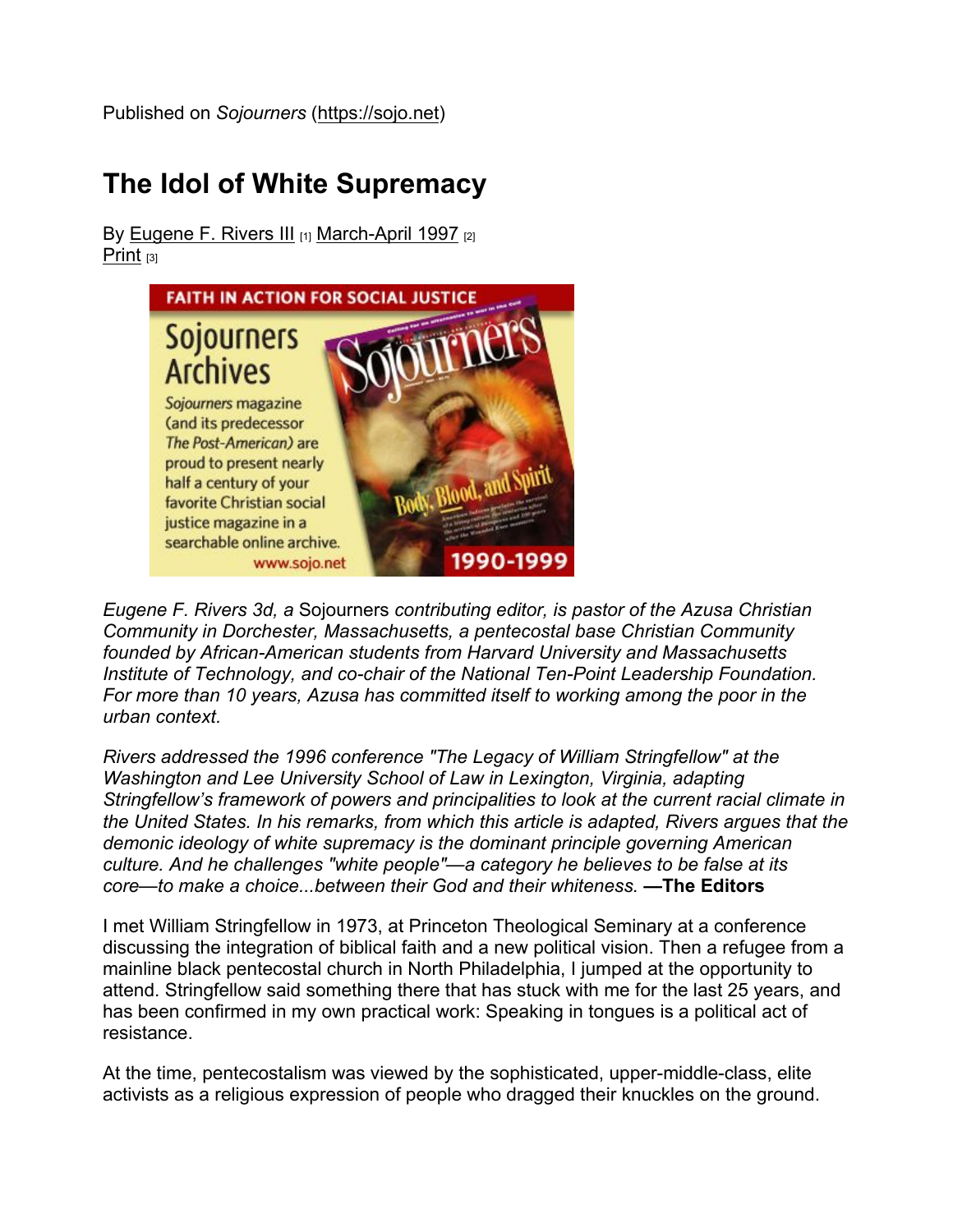But beneath the surface, and beyond the eyes of these sophisticates, God was doing something among the pentecostal poor.

Bill Stringfellow moved in politically progressive, Left, religious circles—not the stomping ground of the pentecostals. But he was able to discern that something was happening. Without necessarily speaking in tongues, Stringfellow was in a deep sense a pentecostal; he understood the importance of the demonic and the political dimensions of the charismata.

In 1964, Stringfellow wrote an article titled "Race as a Principality in the Church." He said, "To no principality, unless it be to those of commerce and finance, which are often allied and committed to racism, have the American churches been more notoriously and scandalously and complacently accommodating than to the principality of racism."

I want to expand this notion to include not simply racism—which today can mean virtually anything—but white supremacy, as the dominant principality of America. White identity splits the country in two and is now poised to generate civil war in the United States. This is also true, with minor historical variations, for Spanish- and Portuguese-speaking whites. Where did this construction come from, and how did it assume the force of an essential biological property?

And what is happening now? This politically and historically constructed

ideological concept is no longer delivering the goods to the workers who were fed it 200 years ago. Then, a person was Irish or Welsh or German or Scottish. But at some point in the process of political development, these people were sold a bill of goods that they were not simply Irish but white.

Irish culture, German culture, Scottish culture can be examined and discussed. But there is no white culture. This ideological construction was demonically inspired. It sold out poor whites who are Scottish, Irish, German.

From independence forward, these folks became politically incorporated into the white nation, which was theologically sanctified by Jonathan Edwards and others like him as America became the City on a Hill. This corner of hell for black and brown folk was "defined" as a City on the Hill, where God's providence is realized as defenseless women and children are murdered in the name of the white warrior God called Jesus. Today we see rebellion everywhere, because that white-identity ideology has collapsed on itself. The "crackers" are saying, "You all told me if I was a white man, there would be a chicken in every pot and a car in every garage. Well, there's no chicken and my car is broken. I'm mad and I'm ready to fight!"

These white boys voice a level of fury that's scary. But I empathize with them, because they've been lied to. They're not wrong. They might be doing illegal things, but they have a case.

And because they've been told, explicitly and implicitly, that they have one foot—their whiteness—in the camp of the elite, they continue to identify with the ideology of the powers. Even more insidious, others—people of color, who share a similar experience of the principality—become the object of their scorn.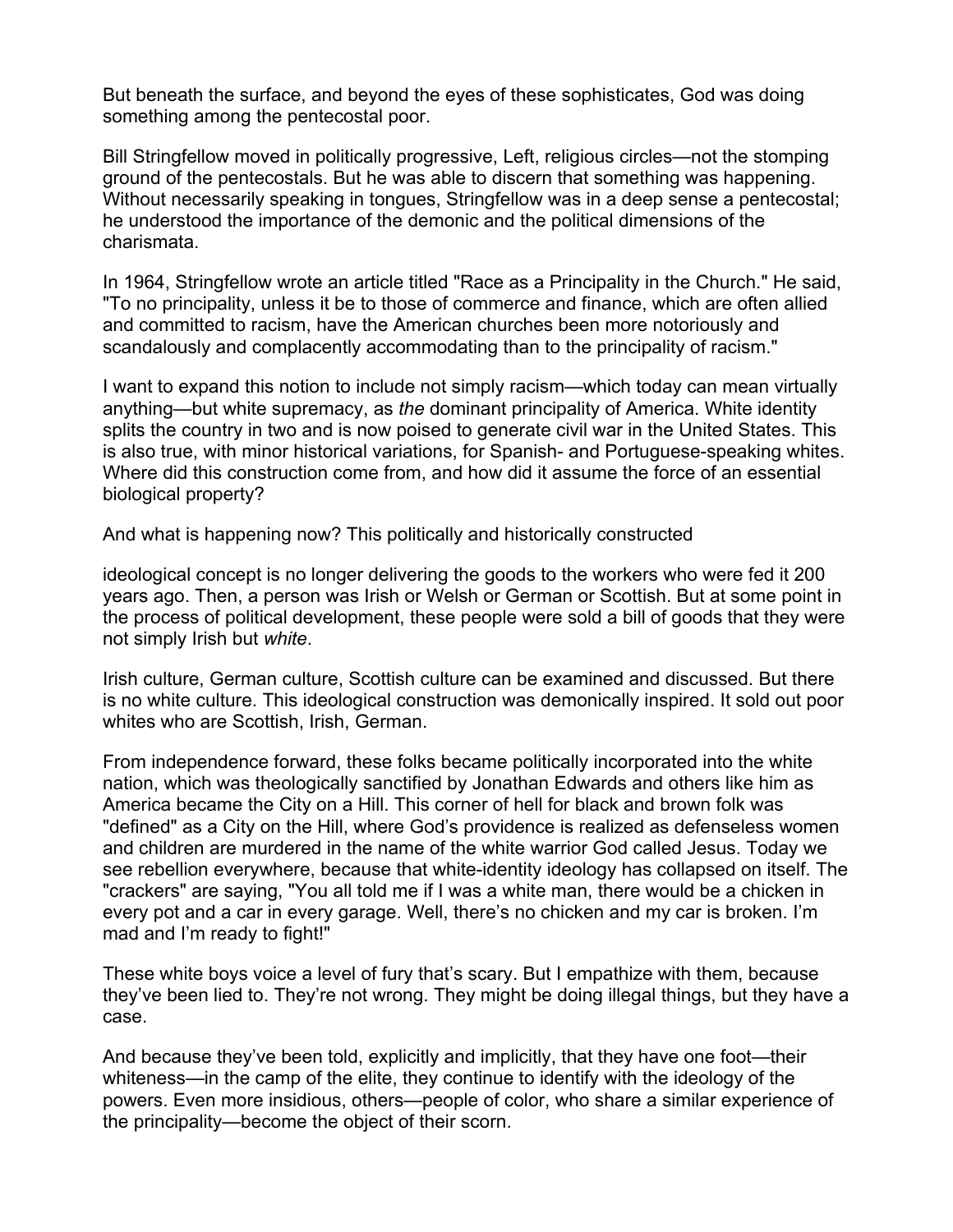A WHOLE NEW BODY of labor historiography provides an analysis of race that is incredibly radical. This critique clarifies the issues involved in and the interests behind the perpetuation of the ideology of white identity.

Comparative social policy analysts now say that it is precisely because of the racial character of the American experience that we are where we are. White-supremacist ideology retards, at every institutional level, the nation's ability to develop progressive social policies, even when they're more cost effective.

White racism, the concrete expression of the idol of white supremacy, is demonically entrenched. It generates an irrational allegiance to an idolatrous conception of the white race and prevents us from establishing rational policies and programs to alleviate suffering.

However, just by talking about white supremacy as a principality of America, we've grabbed the lion by the tail. We've spent 300 years developing this idolatry, and it is now deeply entrenched in the cultural psychology of the nation and the church. Only a radical conversion to biblical faith frees us from the burden of this demonic spirit that binds us and renders us unable to live as rational human beings.

A deep level of intercessory prayer will be required to confront the idolatry of white supremacy. It is violent and it can only be dealt with in the most discerning way. God gives the church the power to discern how to exorcise a demon, and this is a demon that generates a level of violence and irrationality that is causing this country to cave in on itself.

In terms of Stringfellow's tradition, what is suggested is that we, the people of God, must begin with a project of study, contemplation, and reflection, first, to discern the implication of this demonic spirit, and then to develop wise strategies for communicating to the larger public the source of our dilemma. Average white Americans are getting skewered by institutionalized, demonic forces that have given them an identity that is killing them. Some labor historians, in trying to figure out the last 15 years of disjunction between race and class, are claiming that the dichotomy is false: Class is mediated through the lens of race, they say. Only when we understand this can we comprehend the contradictions of the labor movement. Why is it that labor would be so motivated to do things that are antithetical to its own interest?

Thomas Byrne Edsall and Mary D. Edsall, in their book Chain Reaction (Norton, 1991), write that they used to apply a leftist class analysis, but now they conclude that every domestic policy issue is rooted in race: Welfare reform, abortion—all issues come down to race. There are also class issues, but they are mediated conti-

ually through the lens of white racism, as the identity of poor working-class whites collides against what are perceived to be the intrusions of the other.

Several recent books (see "As Long as You Think...," page 28)—Alexander Saxton's The Rise and Fall of the White Republic, David Roediger's The Wages of Whiteness, Theodore Allen's The Invention of a White Race: Volume One (all Verso publications), Noel Ignatiev's How the Irish Became White (Routledge)—suggest that 200 years ago, a need arose for some ideological justification to offer the European tribes in order to get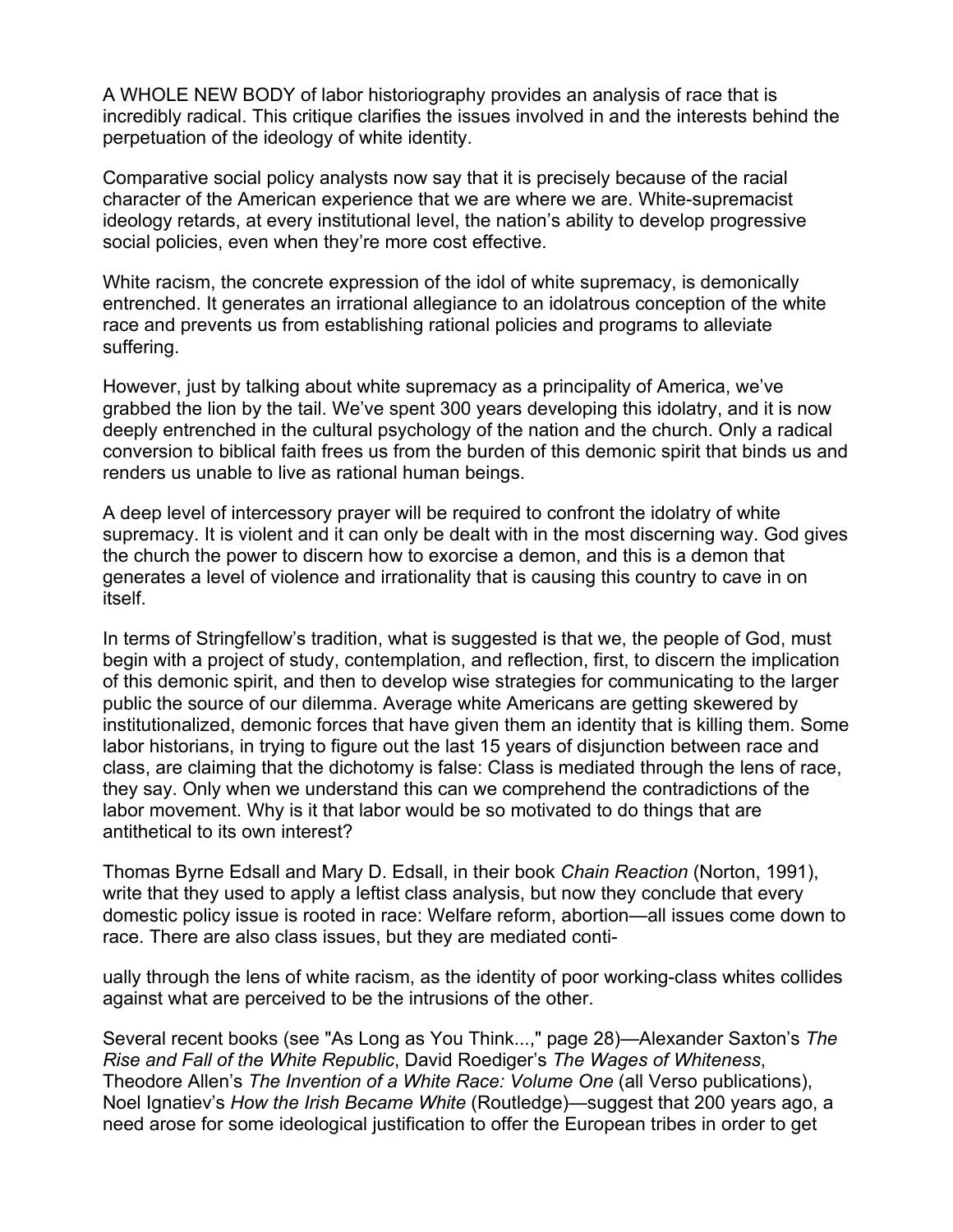them to move west and officially eliminate everybody else. An ideological construction for integrating the European groups was necessary once it was clear that the major obstacle to U.S. expansion was not Europeans. This construct also justified having the non-Europeans build the country.

Girded with what were then new scriptural interpretations identifying America with the New Israel (and often peoples of color as the antagonists to God's chosen), many poor immigrant church people found their Manifest Destiny in further migration westward, or in the comfort that, no matter how bad their situation, at least they weren't black. The name of God was invoked to justify white idols; the principalities and powers were given religious sanctification.

THE CHURCH IS THUS uniquely positioned to confront this situation. Secular liberals can't do it because they have no cogent ideology to offer in its place. The Right has a political agenda, and they recognize the importance of white supremacy ideology to make their agenda succeed. Those who use the label "religious progressive," or are part of the confessional community of the church, are the only safe space where there can be a dialogue that doesn't cause a race war. There is no other place.

Stringfellow, the Keeper of the Word, understood this. The new labor historiography that I have referred to simply documents and gives the additional details and footnotes for a very deep theological understanding of the principalities and powers. In a period of economic decline, fooling around with identities that are fragile— because people's life circumstances are fragile—requires a high level of discernment. If we are to move forward, white people must make a decision about where their spiritual allegiances are.

The church must be the place in which white supremacy is analyzed and deconstructed. For those of us who love the church, this is redemptive. The church has an opportunity to introduce an analysis that explains the apparent anomalies in American political culture: Why is everything breaking down? What is it about the American experience that makes it so completely crazy? How can a country with such a high level of industrial development have such ugly, aggressive social policies in contrast to Western Europe?

The church has been no less divided about white supremacist ideology than society. The blood of Christ was not heavy enough, not deep enough, to bridge the chasm as the ideology developed.

But now the church is in a unique position to be the church of Jesus Christ for the first time. Church people, especially white church people, are going to have to choose between being the church or being white. If you're going to be apostate, you are going to usher in apartheid America! It's going to be war. Blood's going to run in the streets for real.

Think about the irony. Sin has caught us now. The white militia is coming hard on one side, and Louis Farrakhan is on the other side. Both of these phenomena could be seen as poetic justice: White religiosity is getting what it deserves, an inevitable outcome.

Farrakhan has flipped that Christianity on its head. He's hoisting white Christians with their own petard. Although Farrakhan represents much that is repugnant, one cannot be too hard on him.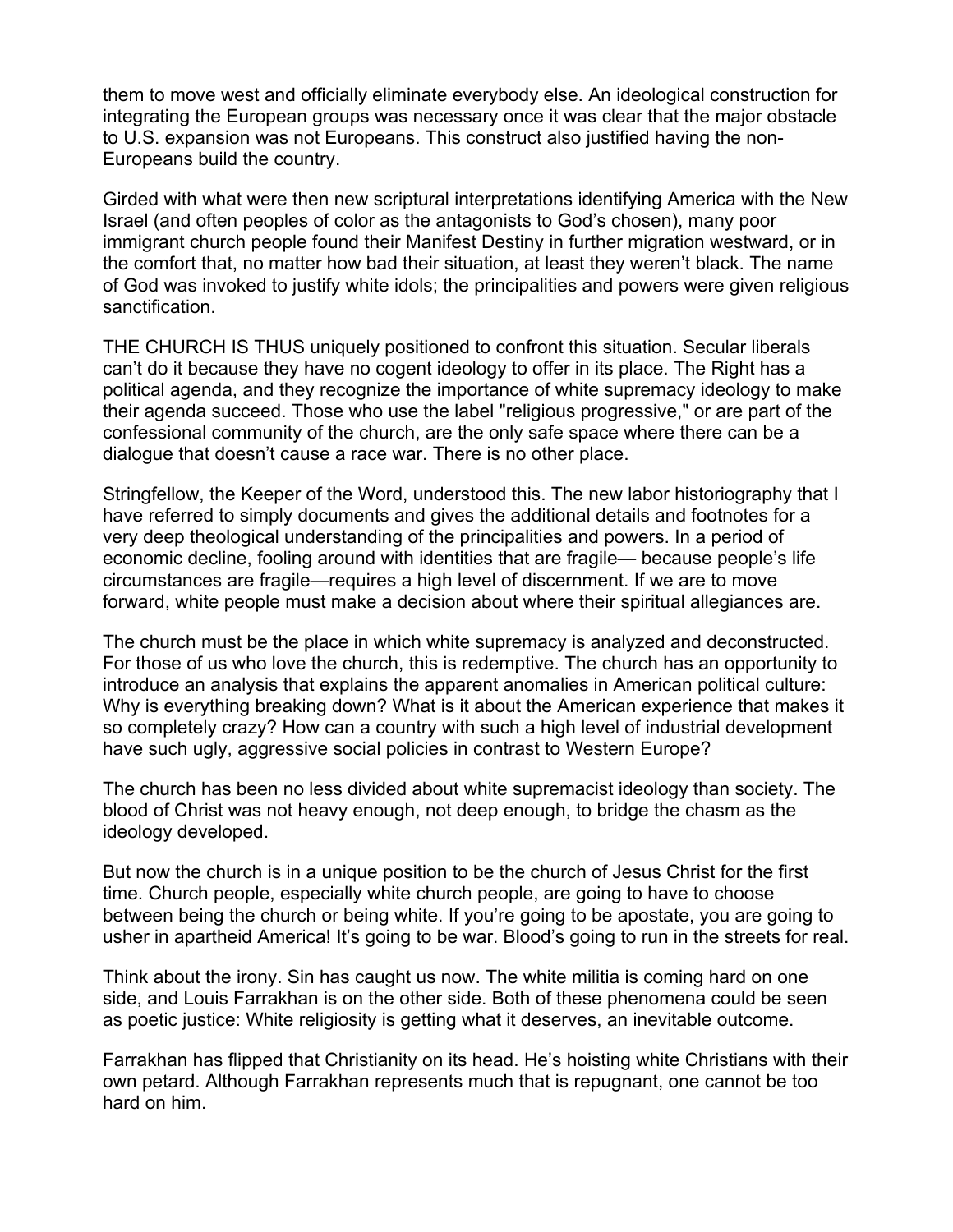When Farrakhan speaks, he highlights the hypocrisy of the church. He says, "They say they got a church in the United States, but those white folks are just as racist as they can be. They're not thinking about God. If you took the total investment portfolio of all these white churches and see what percentage goes to the poor—I rest my case."

Farrakhan can credibly assert, "There is no Christianity in America. It's the old white tribal religion where the white warrior God and the white women and the white men are the same thing. Now, Gadhafi, give me half a million dollars, and I'll evangelize for you." Then he goes to Iran and says, "We can demonstrate the superiority of Islam by demonstrating a level of koinonia on the Islamic side that white racist Christians in America will never perform with their black brothers and sisters."

This creates a dangerous place, an idolatrous place. This white racist ideology is the most pernicious form of sin because it's based on pride.

God can deal with a thief, with a liar, with David and Bathsheba, but don't get arrogant, proud, and idolatrous. Pride is a sin that comes straight from hell itself. Pride is an ideology and a concept of identity that is against God in its essence. It is atheistic. It is demonic. And so the challenge now is, Will we be white or will we be the church?

THE AZUSA CHRISTIAN Community began as a student fellowship, formed at Harvard in the early 1980s, largely influenced by the tradition of William Stringfellow and his concept of the indivisibility of the political and the spiritual. His notion of Babylon as an appropriate political metaphor to explain the American experience was very powerful for us.

As young black Christian intellectuals and activists at Harvard and MIT, we believed we must put some flesh on the Word that we preach. So we elected to struggle with what class suicide, downward mobility, and living and working among the poor would mean for us.

Out of the crucible of this struggle, we have prayed to figure out a vision of new politics. The black secular professional elite, as a political group, has collapsed. The black community is in complete disarray.

To me, Farrakhan exists as a judgment against the sins of the black church. We in the black church have failed to do what God has called us to do and God let a false prophet, in my view, be lifted up to call us out, to embarrass us. So when a million brothers marched in Washington, D.C., 600,000 of them were black churchmen.

On the other side of the equation, God has used Farrakhan to chasten the white church. Farrakhan said, "The white church is an apostate institution. It's more committed to whiteness, to a white warrior God who was born in sin and has the innocent blood of the brown people and the slaves dripping from the hand, this very day." This is so indisputably obvious.

This country is split down the middle over the issue of the experience of slavery. We need to discern and exorcise the principality, the demonic spirit, that divides the church. Reading from the 10th chapter of the book of Daniel: